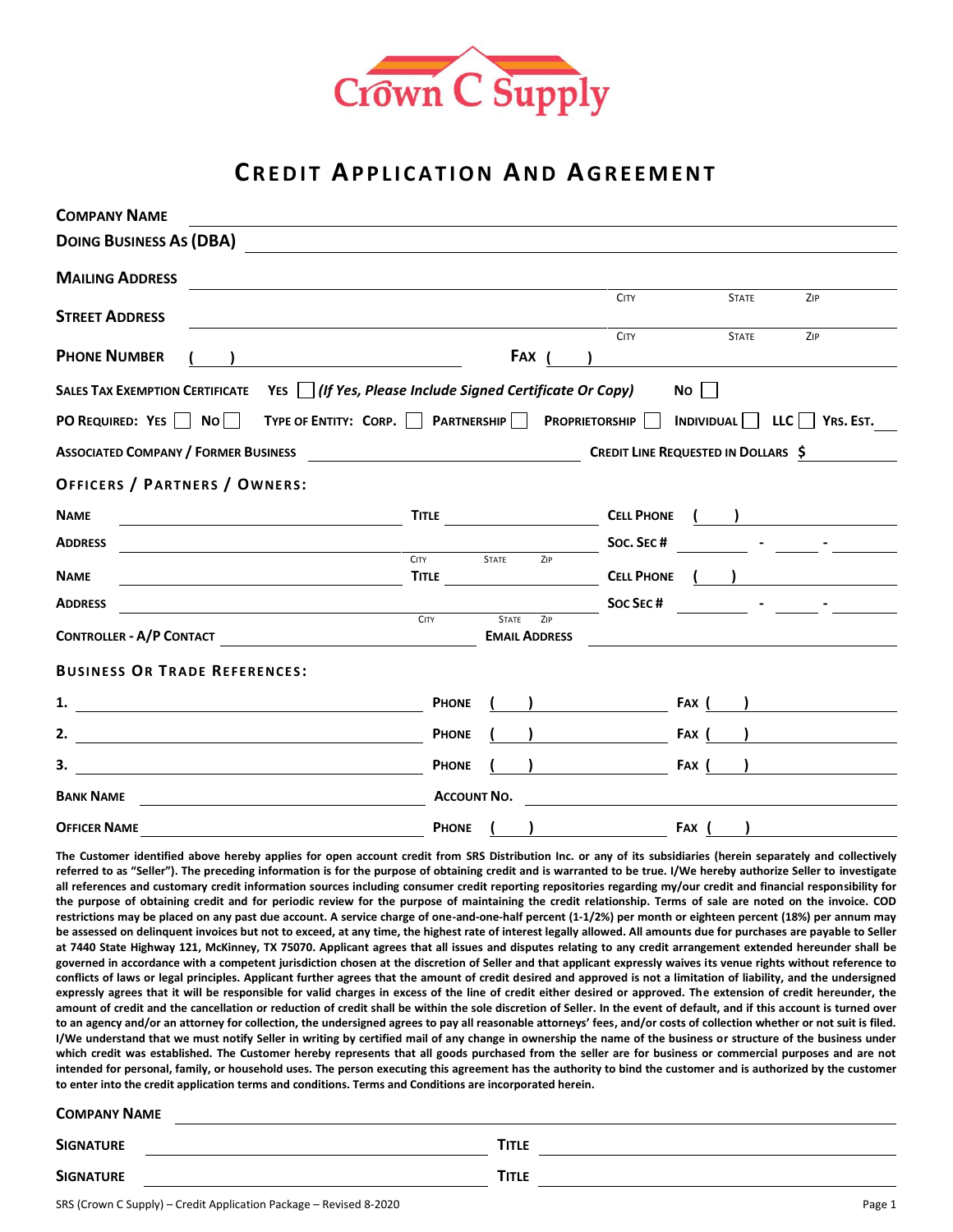

### **CONSENT TO OBTAI N CONSUMER CREDI T REPORT**

**The undersigned individual who is principal proprietor or partner of the entity applying for business credit, and therefore desirous of a business relationship with SRS Distribution Inc. or any of its subsidiaries (herein separately and collectively referred to as "Seller"); recognizing that his or her individual credit history may be a factor in the evaluation of the credit history of the applicant, hereby consents to the use of the consumer credit report of the undersigned by Seller as may be necessary in the credit evaluation process and for periodic review for the purpose of maintaining the credit relationship.**

**Individual Signature Printed Name Date Individual Signature Contract Contract Contract Printed Name Date Date Date** 

#### **AUTHORIZ ATION TO RELEASE BANK INFORM ATION**

**I hereby authorize the bank named herein to release information requested for the purpose of obtaining and/or reviewing my company's credit from time-totime.**

**Company Signature / Title Date**

## **P E R S O N A L G U A R A N T Y**

**For valuable consideration, the receipt of which is acknowledged, including but not limited to the extension of credit By SRS Distribution Inc. or any of its subsidiaries (herein separately and collectively referred to as "Seller") to (Print Company Name) \_\_\_\_\_\_\_\_\_\_\_\_\_\_\_\_\_\_\_\_\_\_\_\_\_\_\_\_\_\_\_\_\_\_\_\_\_\_\_\_\_\_\_\_\_\_\_\_\_\_\_\_\_\_\_\_\_\_\_\_\_\_\_\_\_\_\_\_\_\_\_\_** 

**(Debtor), the undersigned Guarantor(s), personally and individually (and jointly and severally if more than one Guarantor) unconditionally guaranty(s) to Seller the full and prompt payment of all obligations which Debtor presently or hereafter may have to Seller. Guarantor(s) agree to indemnify Seller against any losses Seller may sustain and expenses it may incur as a result of any failure of Debtor to perform its obligations hereunder, including reasonable attorneys' fees and all costs and other expenses**  incurred in collecting or compromising any indebtedness of Debtor hereunder, or in enforcing this Guarantor against Guarantor(s). Guarantor(s) hereby waive(s) diligence, **demand, protest or notice of any kind. The undersigned Guarantor(s) agrees that the guaranties and covenants of this signed Personal Guaranty are incorporated into any updated subsequent Credit Application and Agreements signed by the Guarantor(s). This shall be a continuing guaranty and shall remain in full force until Guarantor(s) deliver(s) to SRS Distribution Inc. at 7440 State Highway 121, McKinney, TX 75070, written notice revoking the guaranty as to indebtedness incurred subsequent to delivery and receipt of such notice. Such notice shall not affect any of Guarantor(s) obligations hereunder with respect to indebtedness previously incurred. The undersigned, as personal Guarantor(s), (each) recognize that his or her individual credit history may be a necessary factor in the evaluation of this Guaranty, and hereby consent to the use of a consumer credit report on the undersigned by Seller from time to time as determined to be necessary in its sole discretion in the credit application process.** 

| <b>Signature of Guarantor</b> | <b>Guarantor's Printed Name</b> | Date |
|-------------------------------|---------------------------------|------|
| <b>Signature of Guarantor</b> | <b>Guarantor's Printed Name</b> | Date |
| <b>Signature of Witness</b>   | <b>Witness' Printed Name</b>    | Date |

#### PLEASE PROVIDE A PHOTOCOPY OF STATE ISSUED DRIVERS LICENSE AND/OR PICTURE ID

**Alternative Dispute Resolution Provisions: At the option of the Seller, any dispute, claim or controversy which arises out of the sale of goods by the Seller to the Customer, including any action against the guarantor identified above, or any issue recognized arbitration association or body. Judgment by any court of competent jurisdiction may be entered upon the arbitration award. In addition, the Customer hereby agrees to submit any such dispute, claim or controversy to any other alternative dispute resolution procedure, (such as mediation), selected by any Seller for the resolution of disputes.**

*The Federal Equal Opportunity Act (ECOA) prohibits creditors from discriminating against credit applicants on the basis of race, color, religion, national origin, sex, marital status, age (provided the applicant has the capacity to enter into a binding contract); because all or part of the applicant's income derives from any public assistance program; or because the applicant has, in good faith, exercised any right under the Consumer Credit Protection Act. The federal agency that administers compliance with law concerning this creditor is the Federal Trade Commission, Division of Credit Practices, 600 Pennsylvania Avenue, NW, Washington, DC 20580.*

| <b>Branch Manager (Print Name)</b> | * |  | <b>Territory Manager (Print Name)</b> |
|------------------------------------|---|--|---------------------------------------|
| <b>Branch Code/Number</b>          |   |  | <b>Group ID</b>                       |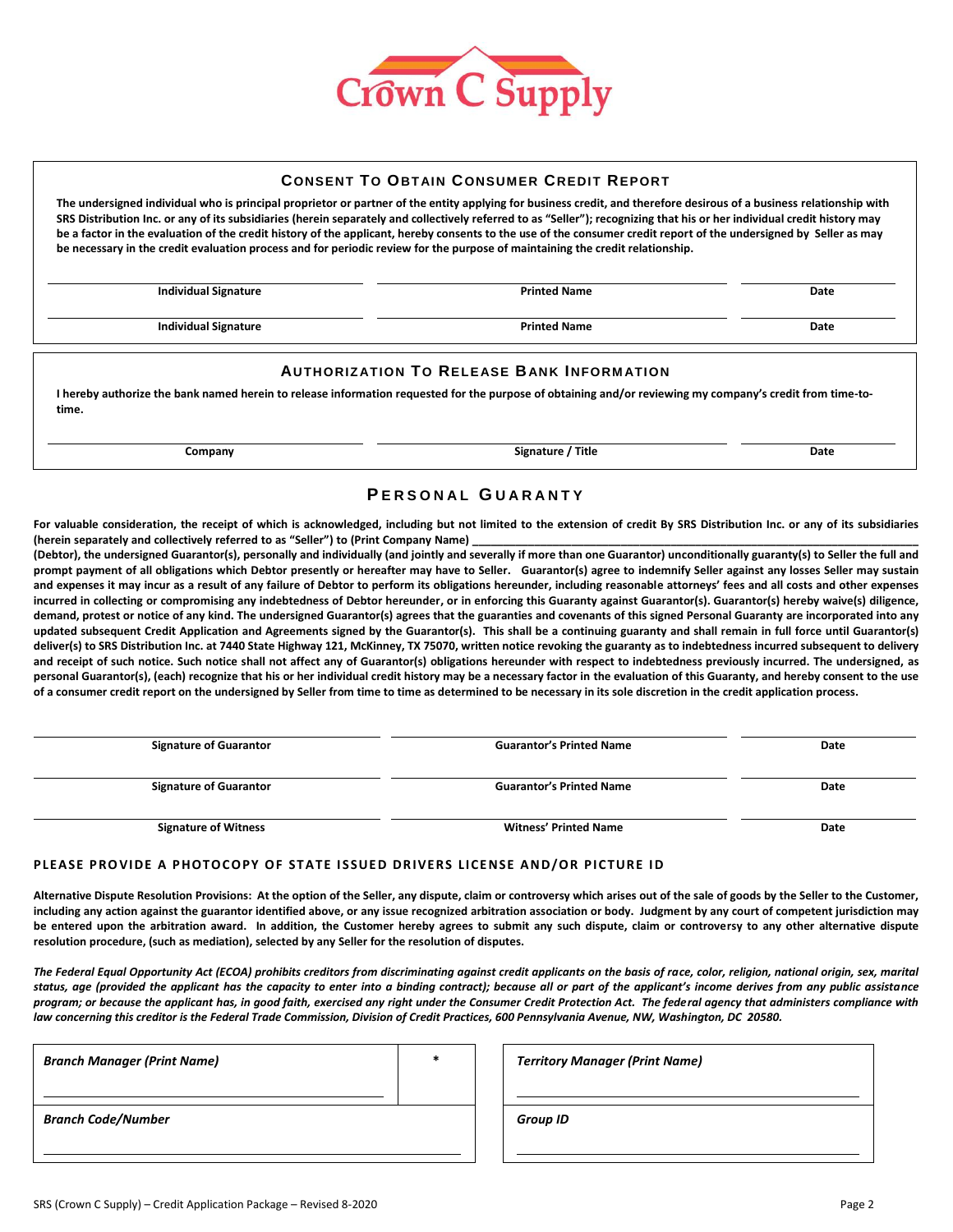*Initials \_\_\_\_\_\_\_\_\_*

- **1. All sales are expressly conditional on Buyer's agreement to the standard terms and conditions on this form. Any order or statement of intent to purchase any merchandise and/or services from SRS Distribution Inc. or any of its subsidiaries (herein separately and collectively referred to as "Seller"); or any direction to proceed with engineering, procurement, manufacturer or shipment of any of said merchandise and/or services; or acceptance of all or part of such merchandise and/or services; or payment of all or part of such of such merchandise and/or services; shall constitute assent to said terms and conditions. If a subsidiary, business unit or assumed name of Seller is identified on the face of the Credit Application and/or Picking Ticket, then Seller means that subsidiary, or business unit. Any different or additional terms and conditions proposed by buyer in a purchase order or otherwise, are objected to by Seller and will not be binding upon Seller unless specifically agreed to in writing by an authorized representative of Seller's management. We do not assume any responsibility or liability under contracts, agreements or covenants between the purchaser and others. These terms and conditions of sale represent the entire sales agreement of the parties as to purchases made by Buyer from Seller, except in situations where Seller has agreed to other or additional terms and conditions in writing by an authorized agent.**
- **2. Each shipment or delivery shall be deemed to have been sold under a separate and independent contract. Any order for merchandise and/or services by Buyer shall constitute a representation that Buyer is solvent. If, in the judgment of Seller, the financial condition of the Buyer at the time of manufacture or shipment does not justify the terms of payment specified, or Buyer is in breach of any of the terms and conditions stated herein, Seller reserves the right to require from Buyer full or partial cash payment or other adequate assurance of performance before manufacture or shipment. In order to provide security for the payment of the full price of merchandise and/or services furnished hereunder, Buyer grants Seller a security interest in said merchandise and/or services. Buyer agrees to execute any documents or furnish information necessary to perfect this security interest.**
- **3. Seller assumes no responsibility for merchandise and/or services meeting any job specifications or requirements unless specifically so stated in its written quotation.**
- **4. As to merchandise delivered by Seller's truck, title passes upon delivery at the place Buyer receives possession; and, thereafter, all risk of loss or damages shall be on Buyer. Deliveries by common carrier are f.o.b. shipping point. On direct shipments from manufacturers, title passes to Buyer at point and time of delivery to carrier; and, thereafter, all risk of loss or damage shall be on Buyer. Damage or shortage claims arising from direct shipments are to be made by Buyer against carrier. Seller assumes no responsibility beyond delivery to carrier in good order and is not responsible for loss, damage, or delay occurring thereafter. All items shown as freight allowed pertains to particular items and quantities. Any deviation after placement of order, such as changes in quantity or partial release, will be subject to the manufacturer's terms and conditions where applicable. Extra labor or mechanical facilities required to unload shall be provided by Buyer without cost to Seller.**
- **5. Shipping or performance dates are not guaranteed, but if stated, are based upon best information then available and is subject to change without notice unless otherwise specifically stated in writing. Seller shall not be liable for failure to deliver or for delay in delivery or performance due to (a) a cause beyond its reasonable control, (b) an act of God, act or omission of Buyer, act of civil or military authority, governmental priority or other allocation or control, fire, strike or other labor difficulty, riot or other civil disturbance, insolvency or other inability to perform by the manufacturer, delay in transportation, or (c) any other commercial impracticability. In the event of any such delay, the date of delivery or performance shall be extended for a period equal to the time lost by reason of delay.**
- **6. Seller shall use its best efforts to obtain from each manufacturer, in accordance with the manufacturer's warranty (copies of which will be furnished upon request) or customary practice, the repair or replacement of merchandise and/or services that may prove defective in material or workmanship. The forgoing shall constitute the exclusive remedy of the Buyer and the sole obligation of Seller. Except as to title THERE ARE NO WARRANTIES, WRITTEN, ORAL, IMPLIED OR STATUTORY, relating to the described merchandise, which extend beyond that described in this paragraph. NO IMPLIED STATUTORY WARRANTY OR MERCHANTABILITY OR FITNESS FOR PARTICULAR PURPOSE SHALL APPLY.**
- **7. Seller's liability on any claim or damage arising out of the supplying of any merchandise and/or services to Buyer, or their sale, resale, operation of use, whether based on contract, warranty, tort (including negligence) or other grounds, shall not exceed the price allowable to such merchandise and/or services or part thereof involved in the claim. Seller shall not, under any circumstances be liable for any labor charges without the prior written consent of Seller. Seller shall not in any event be liable, whether as a result of breach of contract, warranty, tort (including negligence) or other grounds, for special, consequential, incidental or penal damages including, but not limited to, loss of profits or revenue, loss of use of the product or any associated product, cost of capital, cost of substitute products, facilities or services, downtime costs, or claims of customers of the Buyer for such damages. If Seller furnishes Buyer with advice or other assistance which concerns any merchandise and/or services supplied hereunder, or any system or equipment in which any such merchandise and/or services may be installed, and which is not required pursuant to this contract, the furnishing of such advice or assistance will not subject Seller to any liability, whether based on contract, warranty, tort (including negligence) or other grounds.**
- **8. No merchandise and/or services will be accepted for return without the written permission of Seller. Normally stocked items in resalable condition will be accepted for credit subject to a minimum 20% restocking charge. Merchandise and/or services will not be accepted for return after 60 days from date of delivery. Specially ordered items or abnormal quantities of stock items will not be accepted for return until Seller has secured permission and terms of return from Seller's sources of supply and such terms have been accepted by the Buyer. All merchandise and/or services claimed to be defective shall be held subject to inspection by Seller and/or the manufacturer.**
- **9. Should shipments be held or stored beyond delivery date for convenience of Buyer, Seller may, at its option, assess reasonable charges for any expense incident to such delay.**
- **10. No waiver, alteration or modification of any of the provisions hereof shall be binding upon Seller unless specifically agreed to in writing by an authorized representative of Seller's management.**
- **11. Orders placed by Buyer may be cancelled by the Buyer only if agreed to by Seller and upon payment of reasonable charges based upon expenses already incurred and commitments made by Seller.**
- **12. Authorized Purchasers: Unless you notify us in writing to the contrary prior to making a purchase, you hereby represent and warrant that any employee or agent action on your behalf shall be deemed to be authorized by you and Seller may rely upon such representation, unless the written notice referred to herein is provided by you prior to making such purchase.**
- **13. Payment Application: Unless you direct otherwise in writing with each remittance, payments will be applied first to any finance charges or service charges, then against matching open invoices, as Seller may determine in its sole discretion. However, all payments received after the invoice due date will be applied only at Sellers discretion and may be applied to the oldest invoices first, regardless of lien status of the delinquent invoices in question.**
- **14. If Buyer has provided a fax number above, Buyer hereby authorizes Seller to send and hereby consents to receive fax information from Seller that may include, but is not limited to, credit account billing information, flyers, market update information, sales promotions, price sheets, product specification, and other materials information.**
- **15. If paid by credit card, no discount is available.**